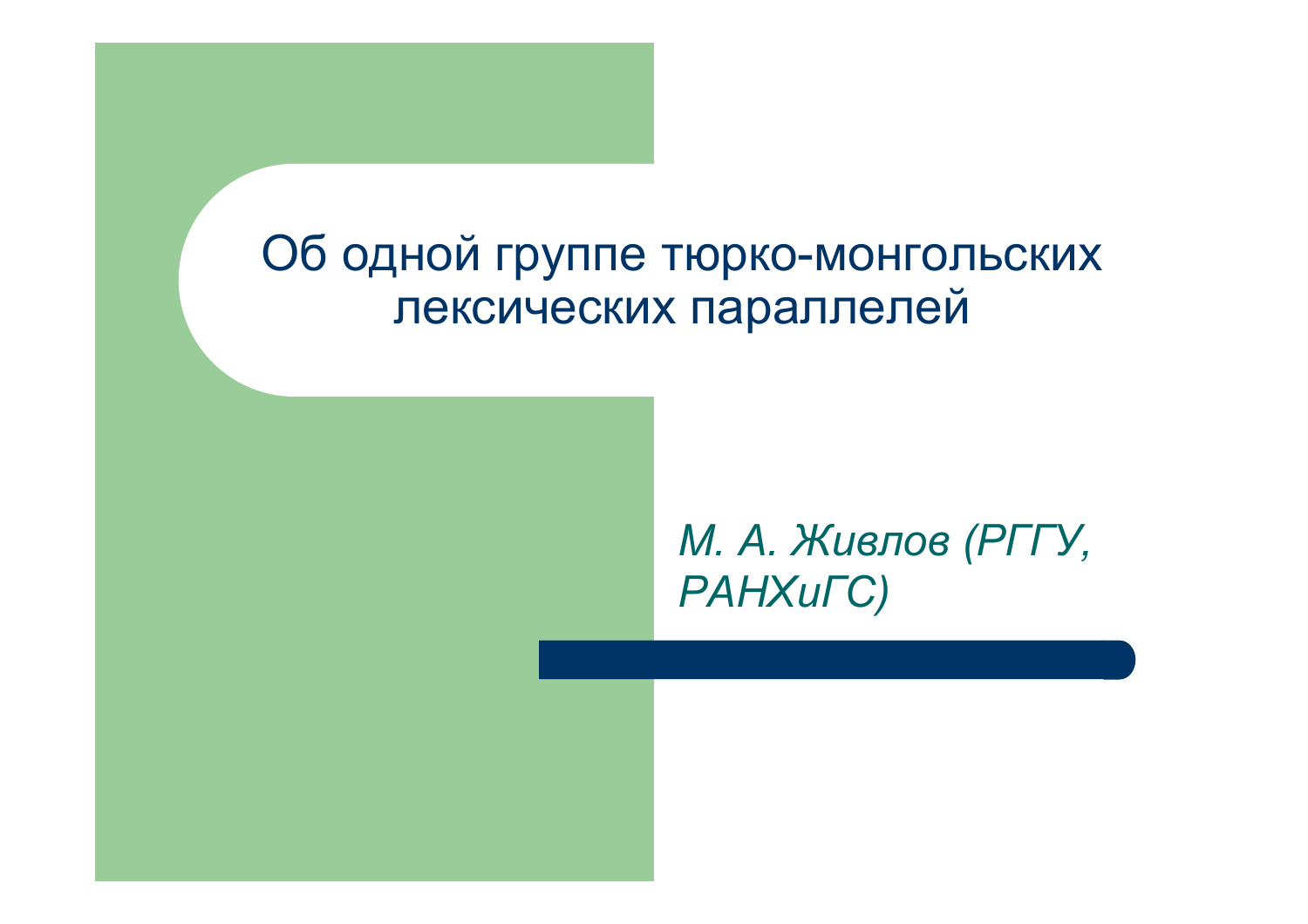"Соответственно, к пратюркским заимствованиям в прамонгольский — из лексики, относимой к этой категории коллегами-антиалтаистами, т.е. такой, которая не допускает интерпретации как заимствованная из древнетюркского в старомонгольский или среднемонгольский — мы можем относить лишь те случаи, когда рассматриваемое прамонгольское слово содержит характерный тюркский морфологический / словообразовательный признак (доказать наличие таковых при, мягко говоря, неполном описании монгольской исторической морфонологии и словообразования нелегко), или для пратюркского слова имеется альтернативное монгольское сближение, для которого гипотеза о заимствовании менее вероятна из-за сильных поверхностных фонетических различий." (Дыбо 2007: стр. 181)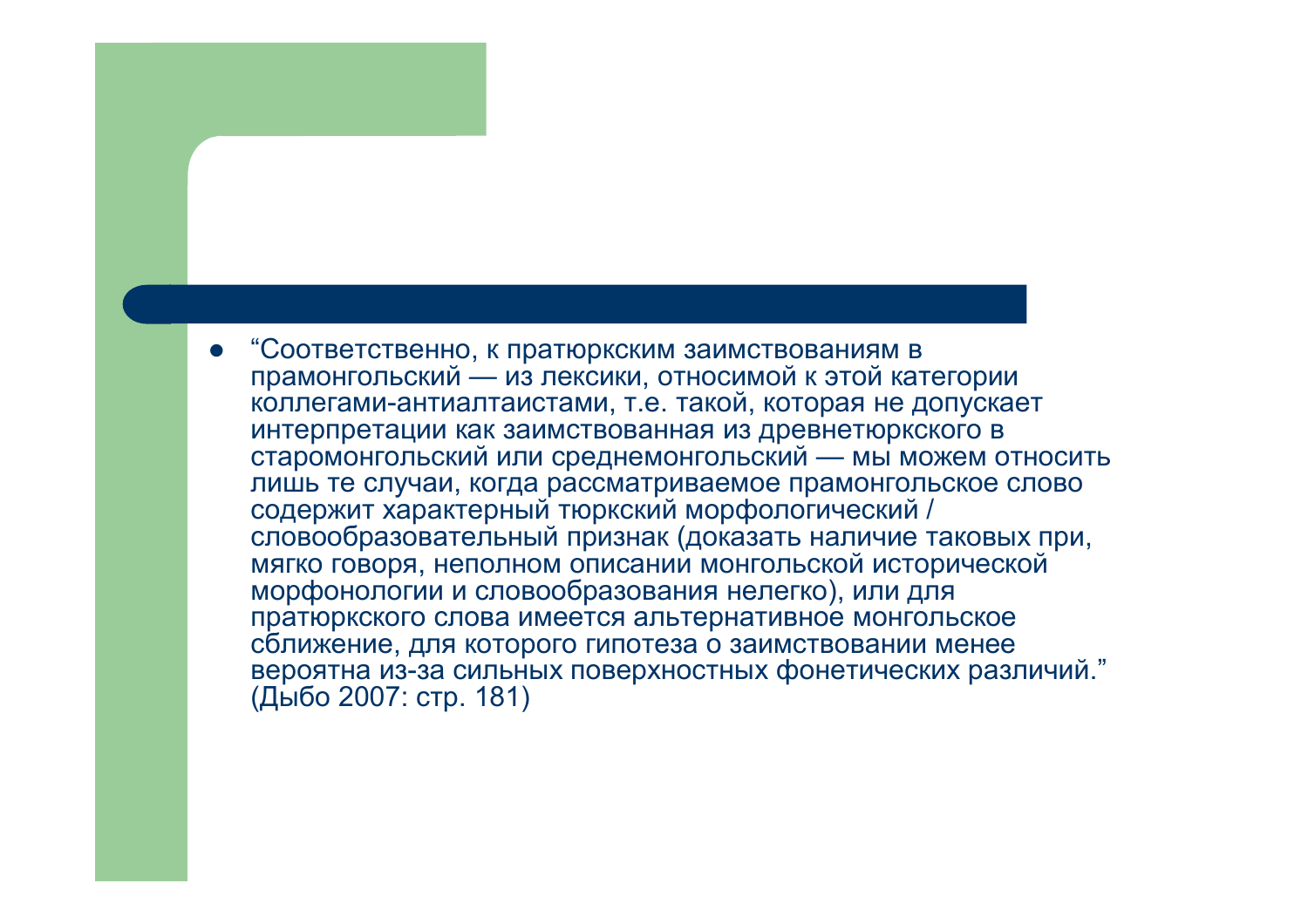| ПТю.                  | ПМо.                 | ПТю.                   | ПМо.       |
|-----------------------|----------------------|------------------------|------------|
| $*_{\mathsf{O}}$      | $*_{U}$              | $*$ $\epsilon$         | $*_{r}$    |
| $\overline{O}^*$      | *ü                   | $*h-$                  | $*h-$      |
| $*_{U}$               | $\star$              | $+ * - p -$            | $*$ -h-    |
| $\star$               | $*a$                 | $*_{\vert}$            | $*d-, *3-$ |
| $\ddot{\mathbf{s}}^*$ | $\mathsf{U}^{\star}$ | $\star$ <sub>-j-</sub> | $-3-$      |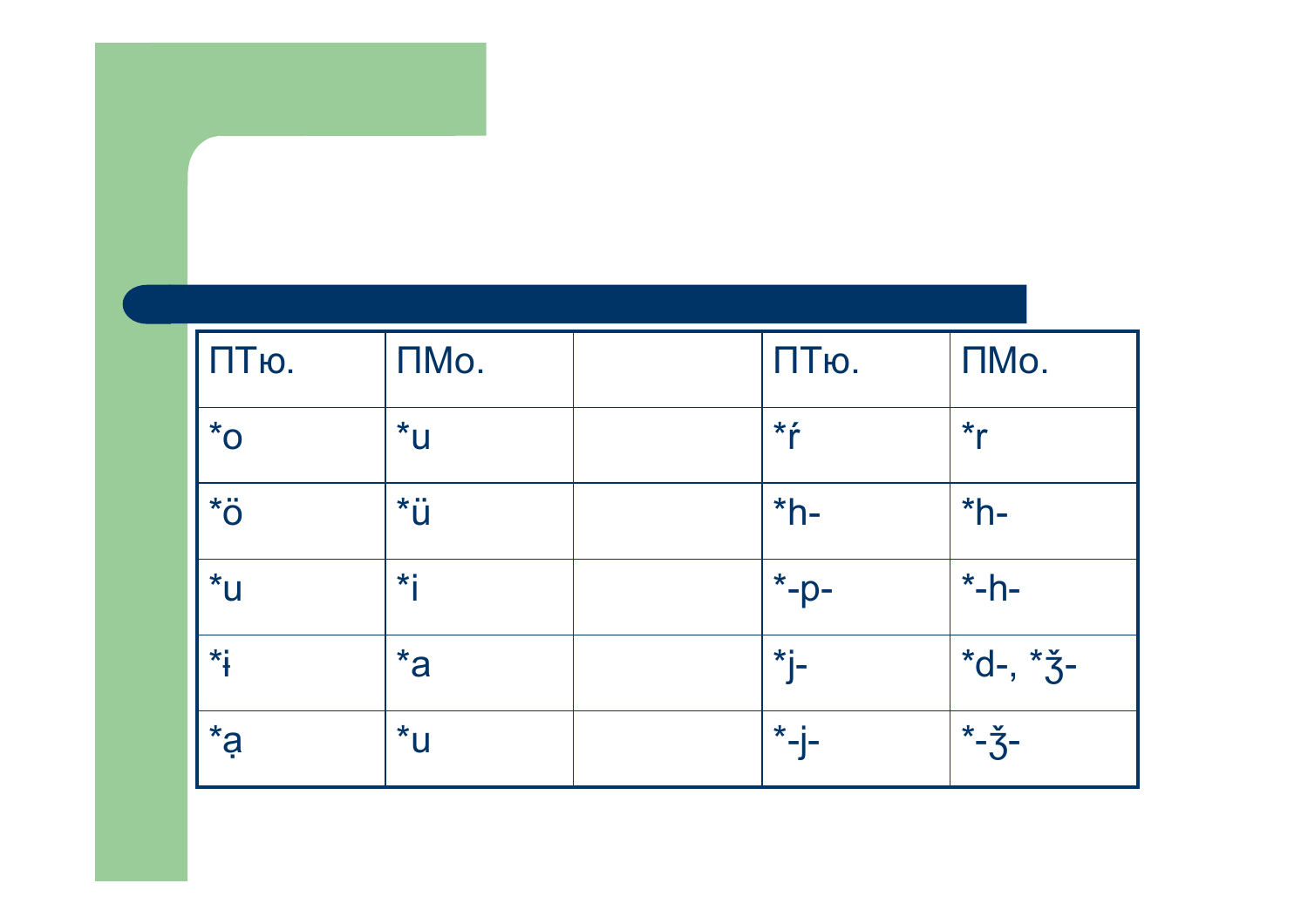## **ПТю.** \*Koč **'баран' ~ ПМо.** \*kuča **'баран'**

- EDT: 592 (**koçŋa:r** 'ram')
- Nugteren 2011: 430 (\*kuča "ram". Agricultural term related to CT *\*koč*, *\*kočŋar/\*kočgar*.)
- TMN III: 539-540, Nº1550 (urtü. *\*qočă, "...*stammt jedoch, wie oben gezeigt, mo. *quča* aus einer tü. (čuv.-oghus.) Dialektform...")
- **EDAL: 711-712 (ПАлт. \*koč`V ( ~ k˙-, -č-) 'ram')**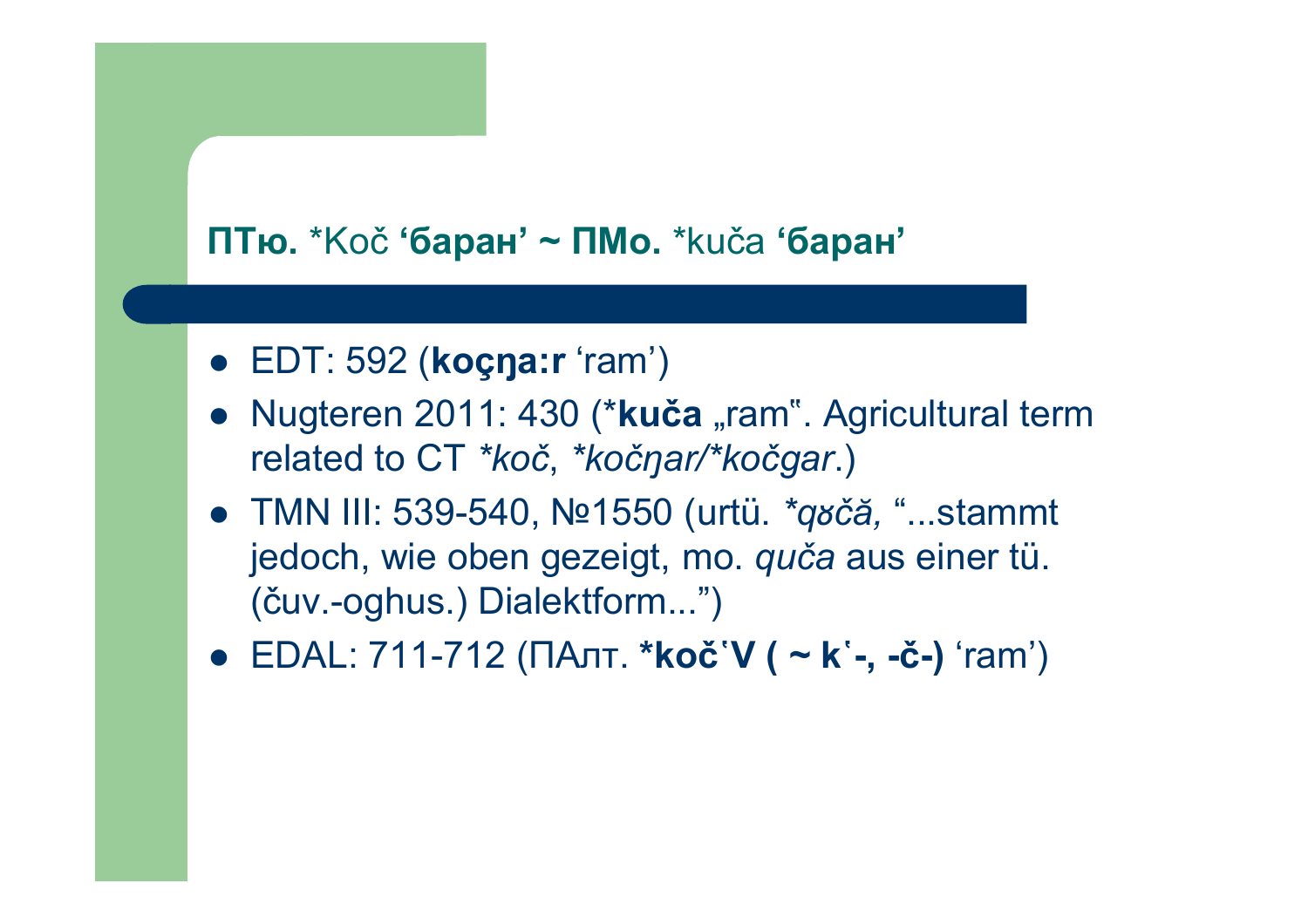# ПТю. \*Ко́г 'ягненок' ~ ПМо. \*kurigan 'ягненок'

- EDT 681: kuzı: 'lamb'
- Nugteren 2011: 433-434 (\*kurigan "lamb". The forms in the old documents suggest trisyllabic \*kurigan or \*kuragan. ... As in \*b̃otagan, the -gan may be a diminutive. Agricultural term related to CT *\*kozï* "id", which supports a PM form with -*ï*- not -a-.)
- TMN I: 434-435, Nº304 ("urtü. \*grigăn  $\rightarrow$  mo. *qurigan.* Das Diminutivsuffix könnte allerdings auch erst im Laufe der innermo. Entwicklung an ein urmo. \*qurï ← urtü. \*qurï angefügt worden sein.")
- EDAL: 808-809 (ПАлт. \*k ióro (  $\sim$  -u) 'lamb, deer')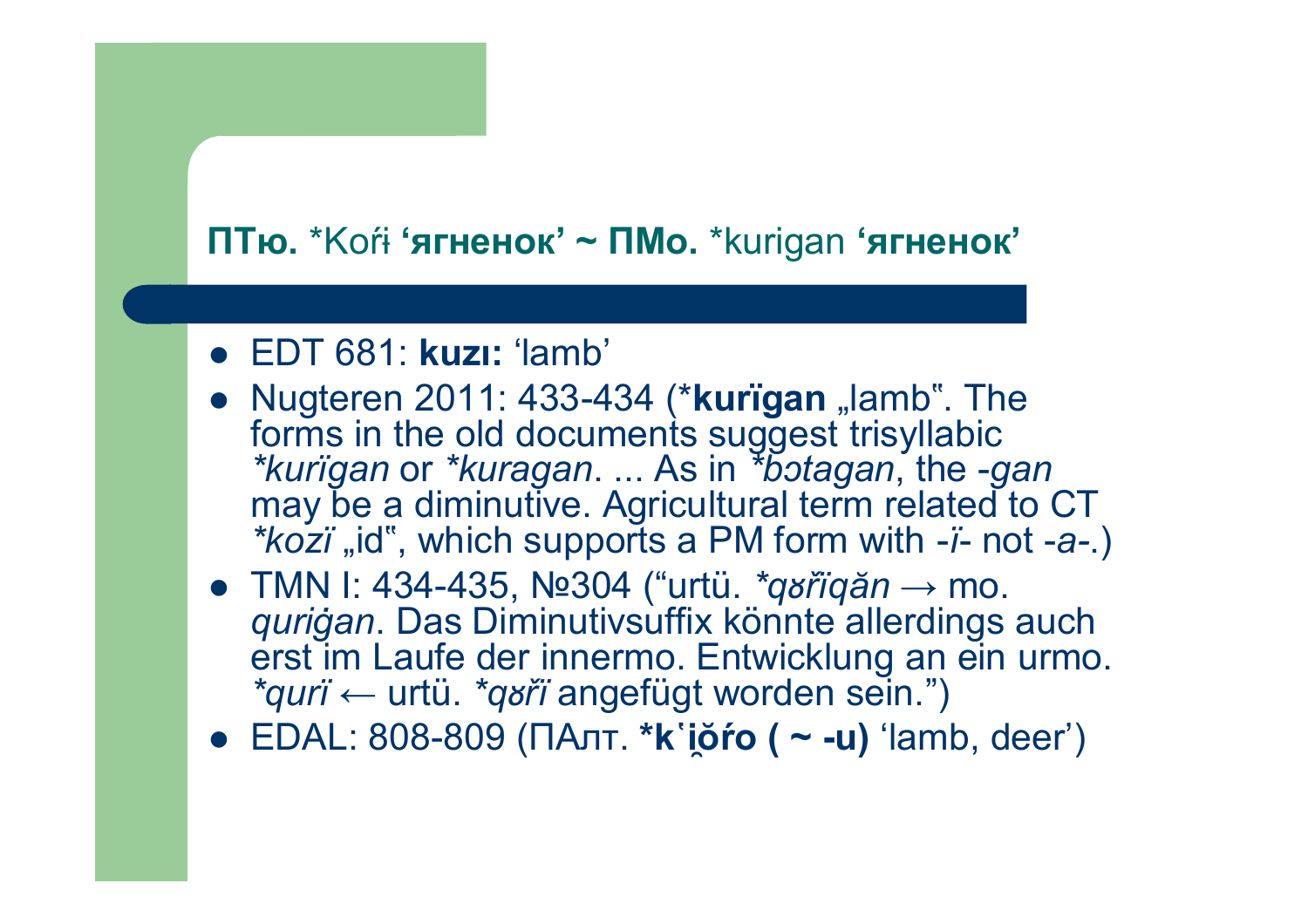# ПТю. \*tokli 'ягненок до полугода' ~ ПМо. \*tugul **'теленок'**

- EDT: 469 (tokli: 'a lamb a few months old'; older than a **kozi:** but younger than a **ko:** net the exact age varying in different languages.)
- Nugteren 2011: 524 (\*tugul "calf". In view of the other bovine terminology shared by Turkic and Mongolic, this word is probably related to CT \*tokli "id", in spite of the flawed phonetic correspondence.)
- TMN II: 524-525, Nº909 ("lautgesetzlisch ist tü. - $q$  $nicht = mo. -g-.")$
- $\bullet$  EDAL: 1470 ( $\Box$ Алт.\*t'ukV 'calf, lamb')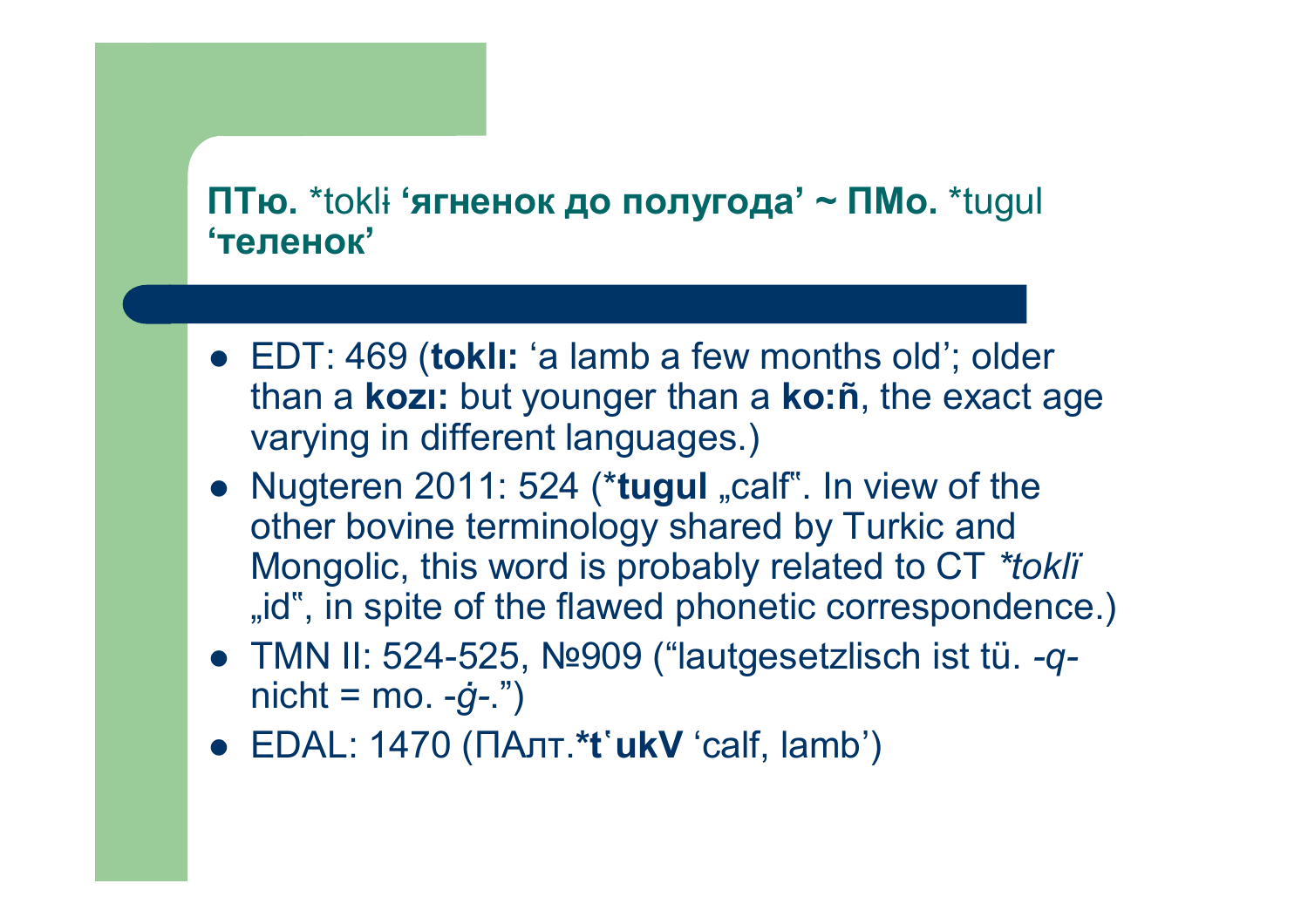# ПТю. \*bodo- 'красить', \*bodo-g 'краска' ~ ПМо. \*budu- 'красить', \*budug 'краска'

- EDT: 300 (**boḏu:-** (?**boḏo:-**) 'to dye (something *Acc.*)')
- EDT: 302 (**boḏuğ** (?**boḏoğ**) Conc. N. fr. **boḏu:-**; 'dye', sometimes more specifically 'hair dye', or more generally 'a bright colour'.)
- Nugteren 2011: 289 (\***budu-** "to dye, paint". Cf. CT *\*boda*-. \***budug** "dyestuff, paint". Cf. CT *\*bodog*.)
- EDAL: 367-368 (ПАлт. **\*bŏ́gdu** 'to paint, variegated')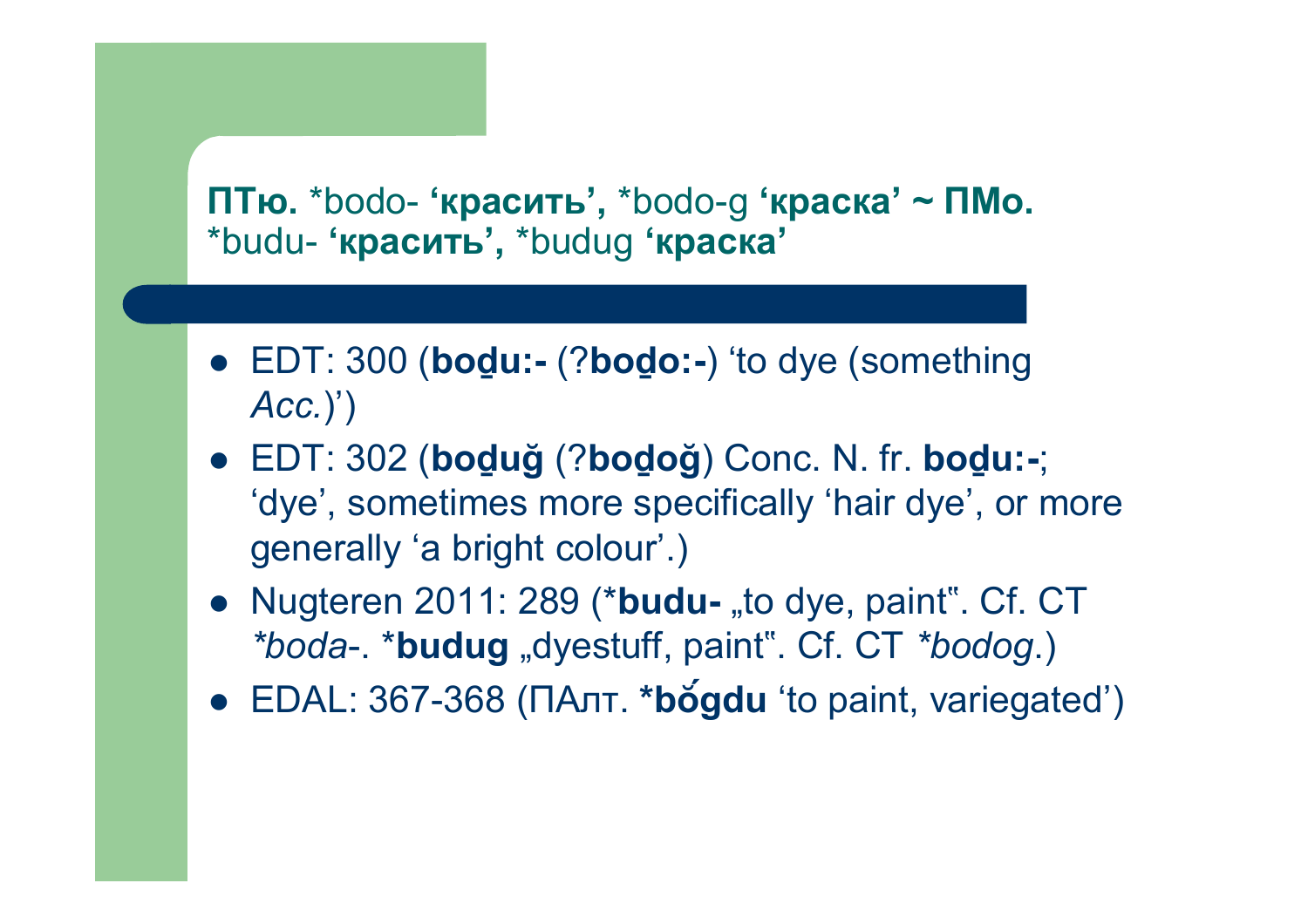## ПТю. \*Кориѓ 'вид музыкального (струнного) инструмента' ~ ПМо. \*kuhur 'id.'

- EDT: 588-589 (kopuz 'a stringed instrument' of the guitar type, but no doubt used for several varieties of instrument.)
- Nugteren 2011: 434 (\*kuur "lute, stringed musical instrument". The -h- in RH may be a relic of  $h < *p$ ; cf. the cognate CT form \*kopuz "id".)
- TMN I: 443-445, Nº314 ("Mo. *quhur* ist lautgesetzlich entstanden ← urtü. \*qupuř (> atü. qopuz ...)"); TMN III: 535-537, Nº1546
- EDAL: 743-744 (ПАлт. \*kùp'ŕo ( ~ k'-) 'a musical instrument')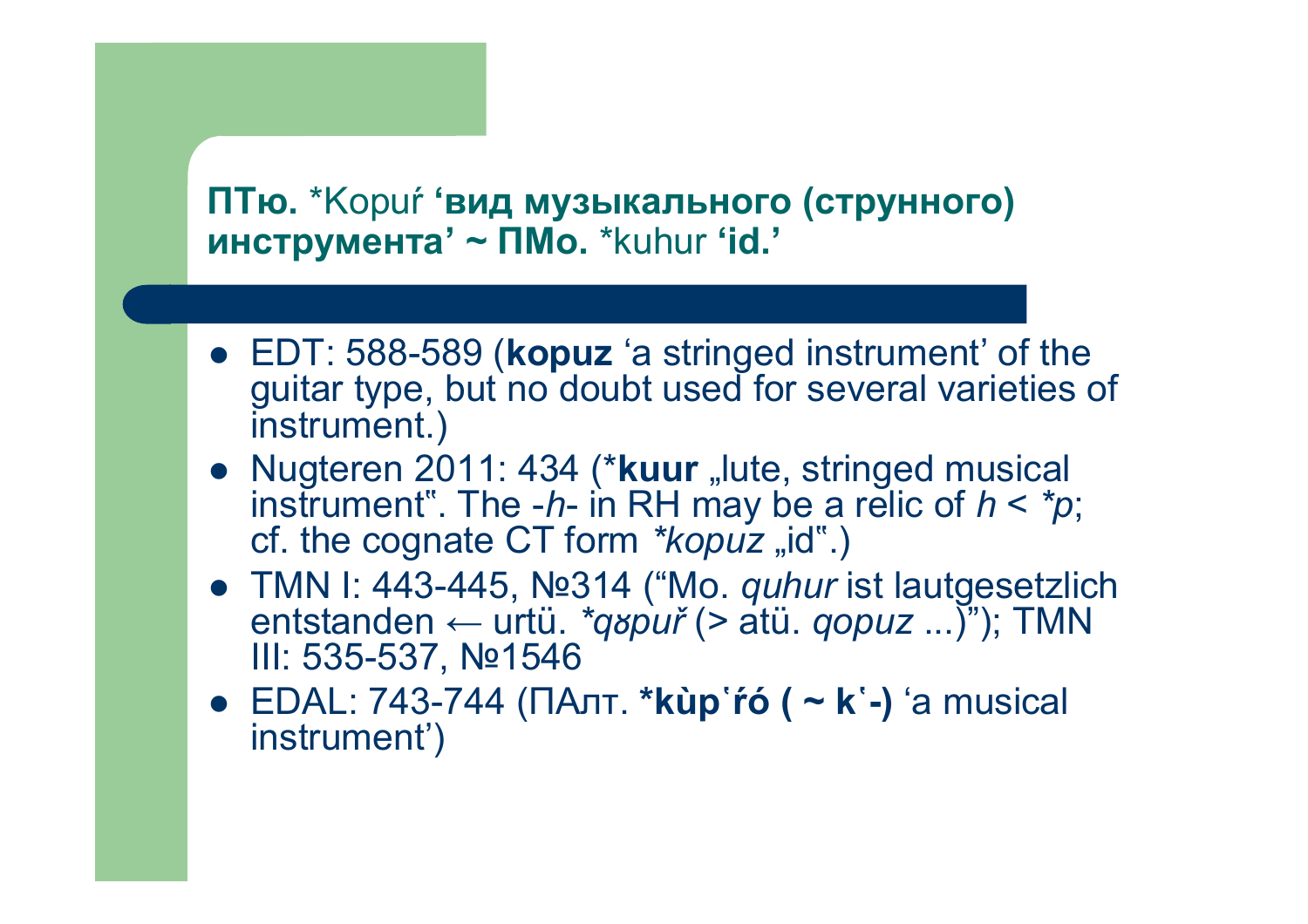ПТю. \*(h)öküŕ 'крупный рогатый скот' ~ ПМо. \*hüker 'id.' (> эвенк. hukur, эвен. höken, hökön 'корова', сол. *uxur* 'вол')

- EDT: 120 (öküz (?ököz) one of several terms for bovines, best translated 'ox')
- Nugteren 2011: 367 (\*hüker "bovine; ox". Surprisingly without  $\hat{h}$ - in Muq. Most of the QG forms suggest an original form \*höker. Agricultural term related to CT \*höküz "ox".)
- TMN I: 538-540, Nº397 ("Das mo. Wort ist verwandt mit tü. öküz (< urtü. \*pökĕř  $\rightarrow$  \*urmo. \*pükär > hüker  $>$   $\ddot{u}$ ker $)$ ")
- EDAL: 1168-1169 (ПАлт. \*p`ŏk`i (-ŕV) ( ~-e) 'ox,  $com$ )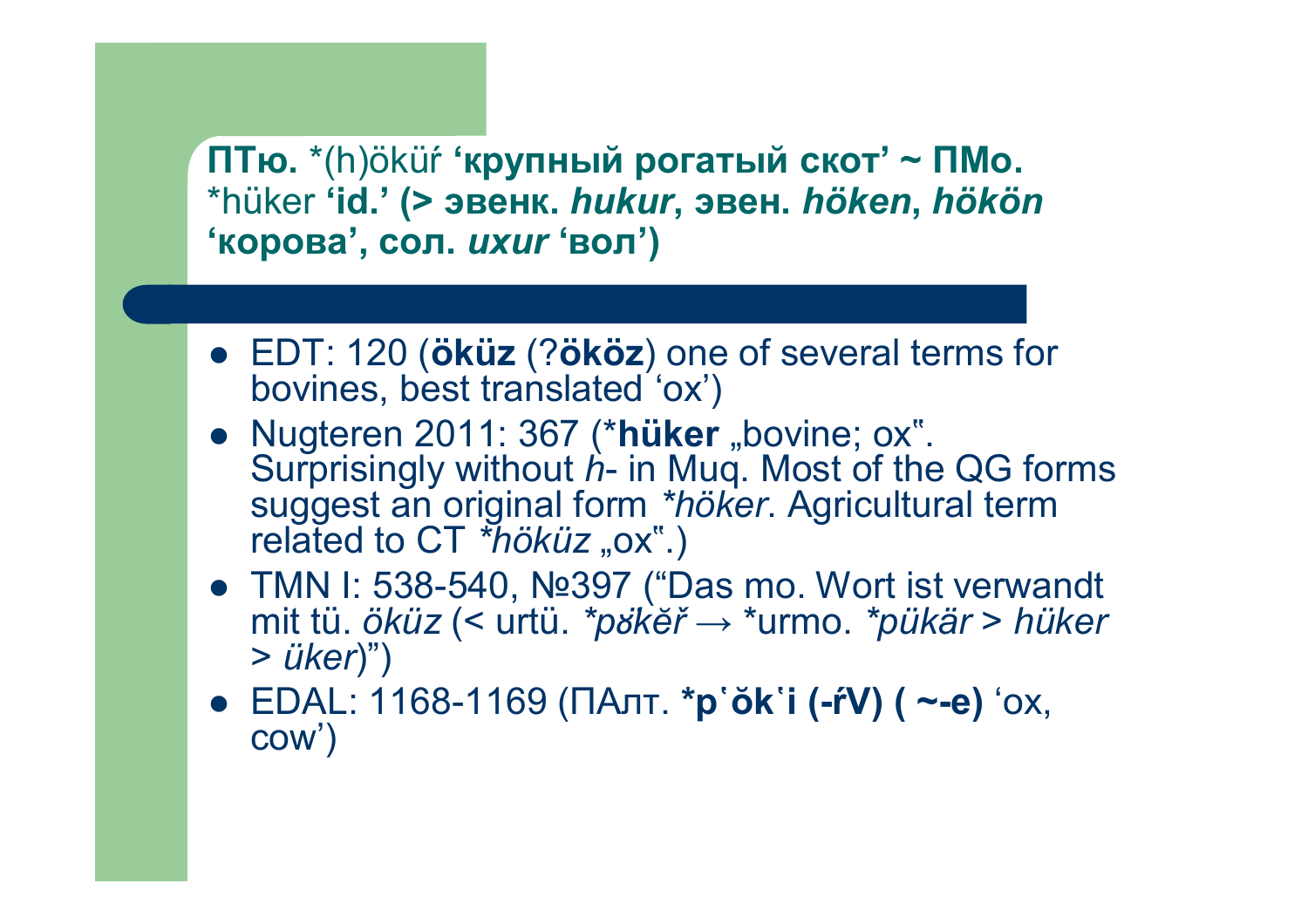# ПТю. \*buŕagu 'теленок' ~ ПМо. \*birahu 'теленок (1 года)'

- $\bullet$  EDT: 391 (buza:gu: 'a calf')
- Nugteren 2011: 282 (\*birau (as based on Kh, Ord, Kalm) "calf". ... Agricultural term related to CT \*buzagu (?\*bïzagu).)
- EDAL: 353-354 (ПАлт. \*bióru 'calf, lamb')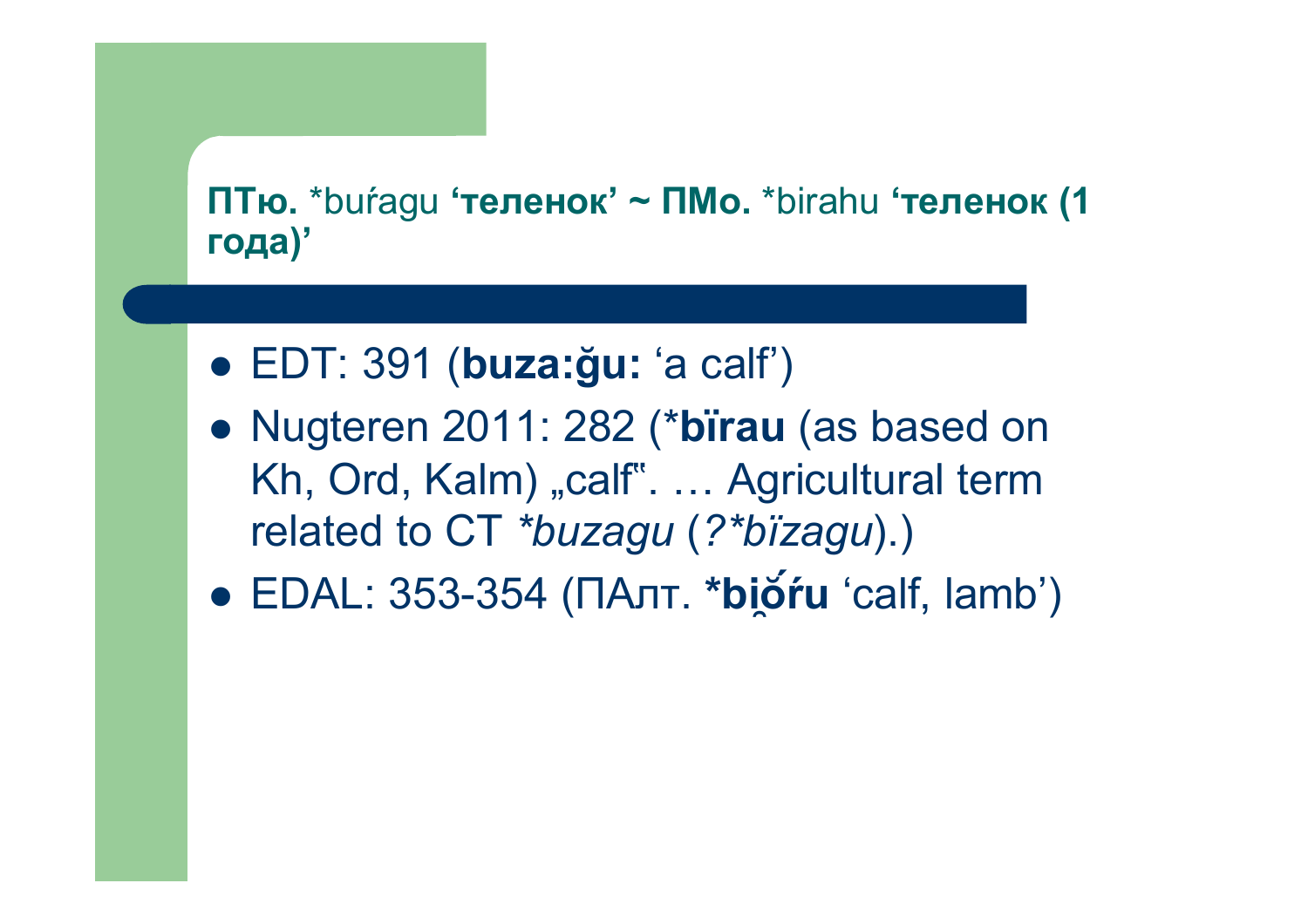# ? ПТю. \*jular 'недоуздок' ~ ПМо. \* $\check{\mathfrak{Z}}$ iluha 'недоуздок, **ВОЖЖИ'**

- $\bullet$  EDT: 932 (yula:r 'a halter')
- Nugteren 2011: 387 (\*jiloa "reins". The Arabo-Mongolic forms see to involve a metathetic \*jilau.)
- TMN I: 296-297, Notal ("Wir wollen auf diese Zusammenstellung hier nicht weiter eingehen...")
- EDAL: 1548 (ПАлт. \* jul[u] 'halter, rope for binding animals')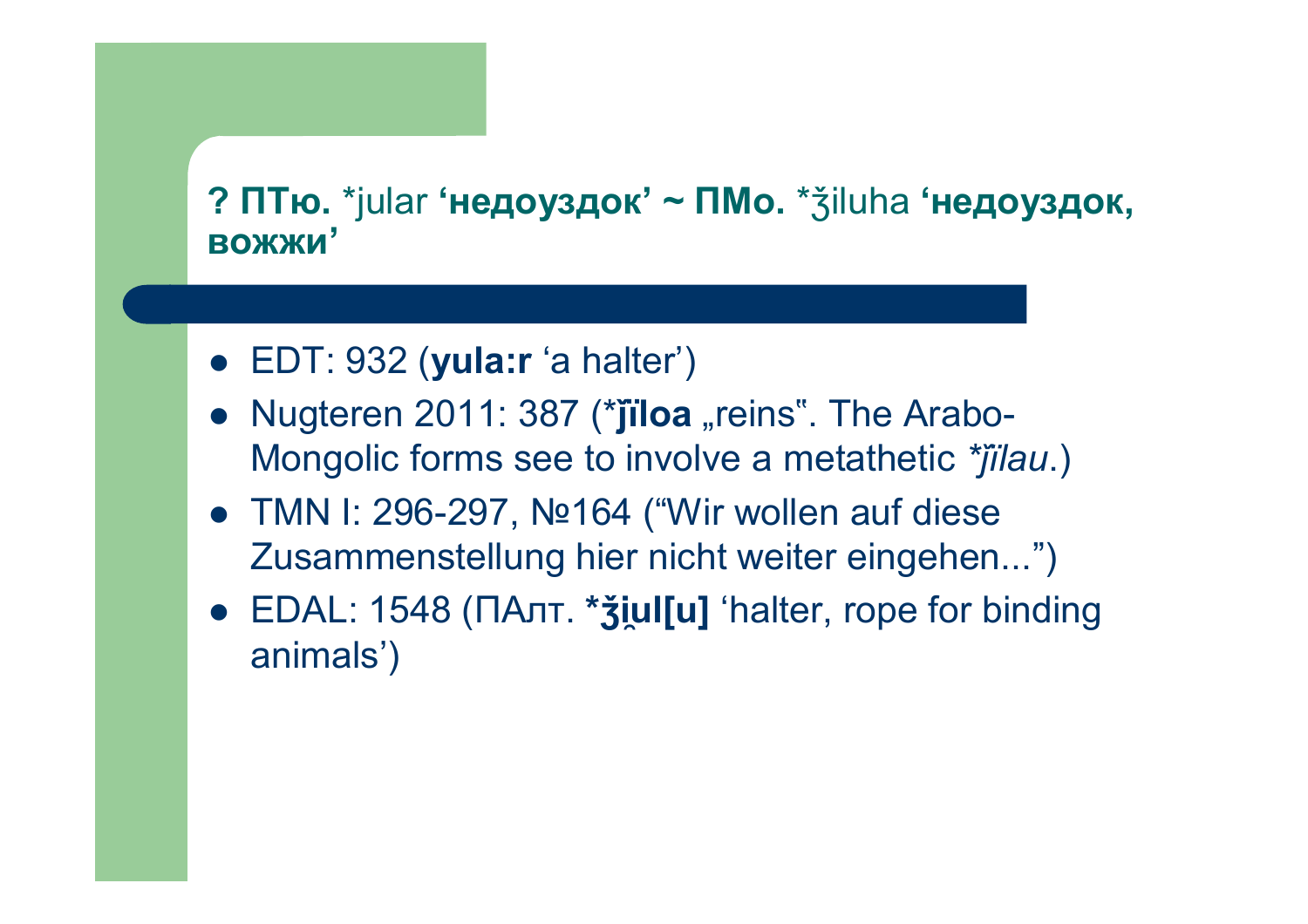#### ПТю. \*jApaku 'свалявшаяся шерсть' ~ ПМо. \*dahaki 'линька; свалявшаяся шерсть'

- EDT: 874-875 (yapa:ku: (d -) morphologically obscure (-ku: is not a recognized Suff.) but obviously connected w. yap- and 2 yap, w. which it is more or less syn., and perhaps a Dev. N. fr. \***yapa:-** a Den. V. fr. the latter. It seems originally to have meant 'matted hair, or wool' (cf. yapgut) and hence 'an animal whose hair has grown long and matted' and, more specifically, 'a colt', and 'a man whose hair is long and matted', hence perhaps its use as a tribal name. It became a First Period I.-w. in Mong. as  $da' a\breve{g}a(n)$  'two-year-old colt' (...); the connection w. Mong. dağaki a tangle or mass of hair' (...) is obscure.)
- Nugteren 2011: 309 (\*daakï "(lump of) shaggy hair". ... Agricultural term related to CT \*yapaku "matted wool, etc" (cf. EDPT 874b), or, as the correspondence  $CT *u - CM *r$  is irregular, to  $CT *yapak$  (cf. *\*kumaki*).)
- EDAL: 887 (ПАлт. \*lep'a (  $\sim$  -o, -u) 'feather, down, wool')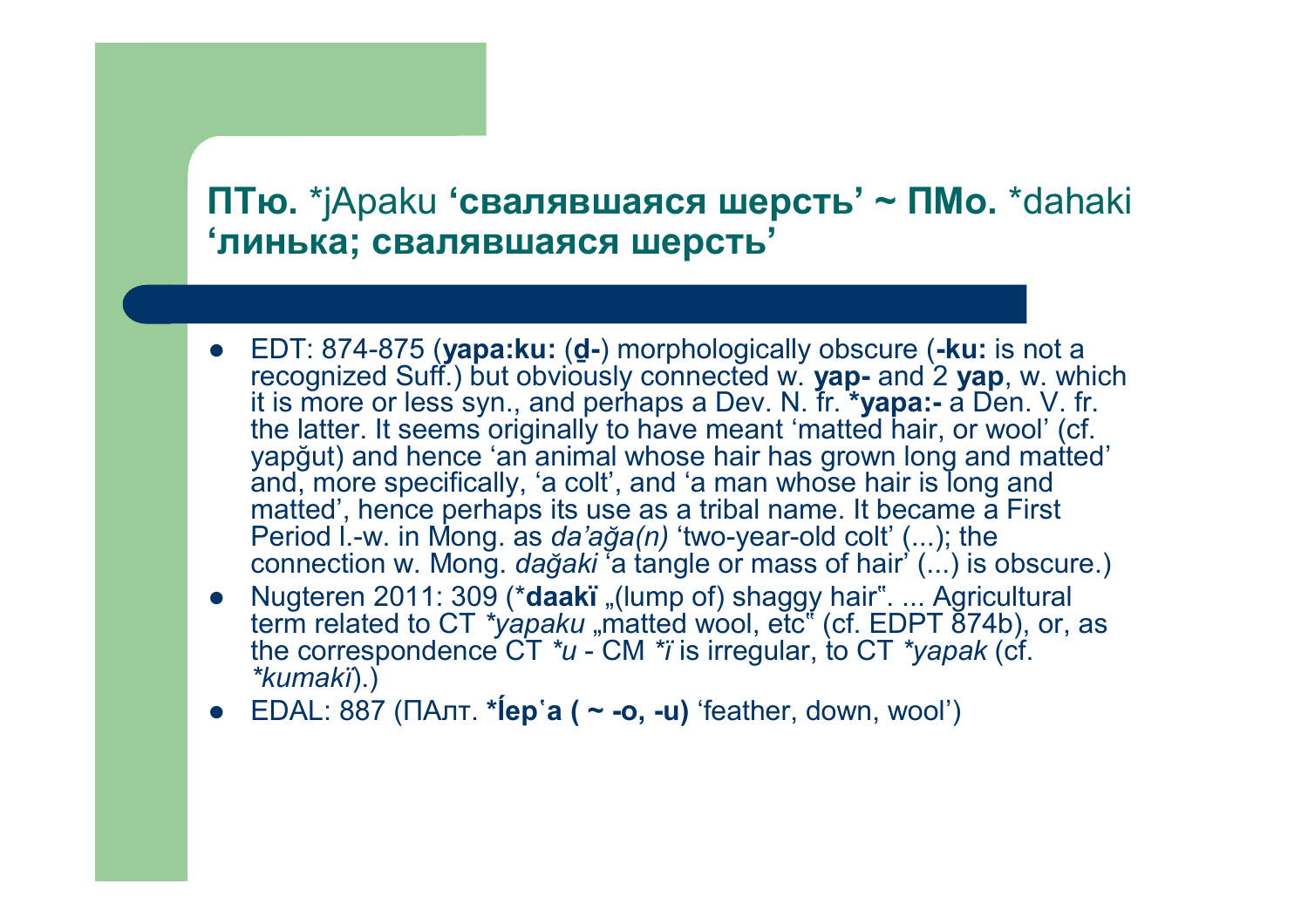# **ПТю.** \*Kɨptu **'ножницы' ~ ПМо.** \*kajiči **(=** \*kahiči**) 'ножницы'**

- EDT: 582 (**kıftu:** 'scissors')
- Nugteren 2011: 400 (\*kaïčï "scissors". Probably related to a Turkic form *\*kapïtï*, in which case the PM form may have been *\*kahïtï* < *\*kapïtï*.)
- TMN I: 448-451, №318 ("Ein direkter Zusammenhang von tü. *qïptu* und mo. *qayiči* wird jedefalls nicht bestehen. ... Tatsächlich ist tü. *qïptu* (...) eine Ableitung auf *-tu* (...) von *qïp-* (R II 840 osm. 'ein wenig beschneiden')")
- EDAL: 647 (ПАлт. **\*kǎp** `è 'to squeeze, press together')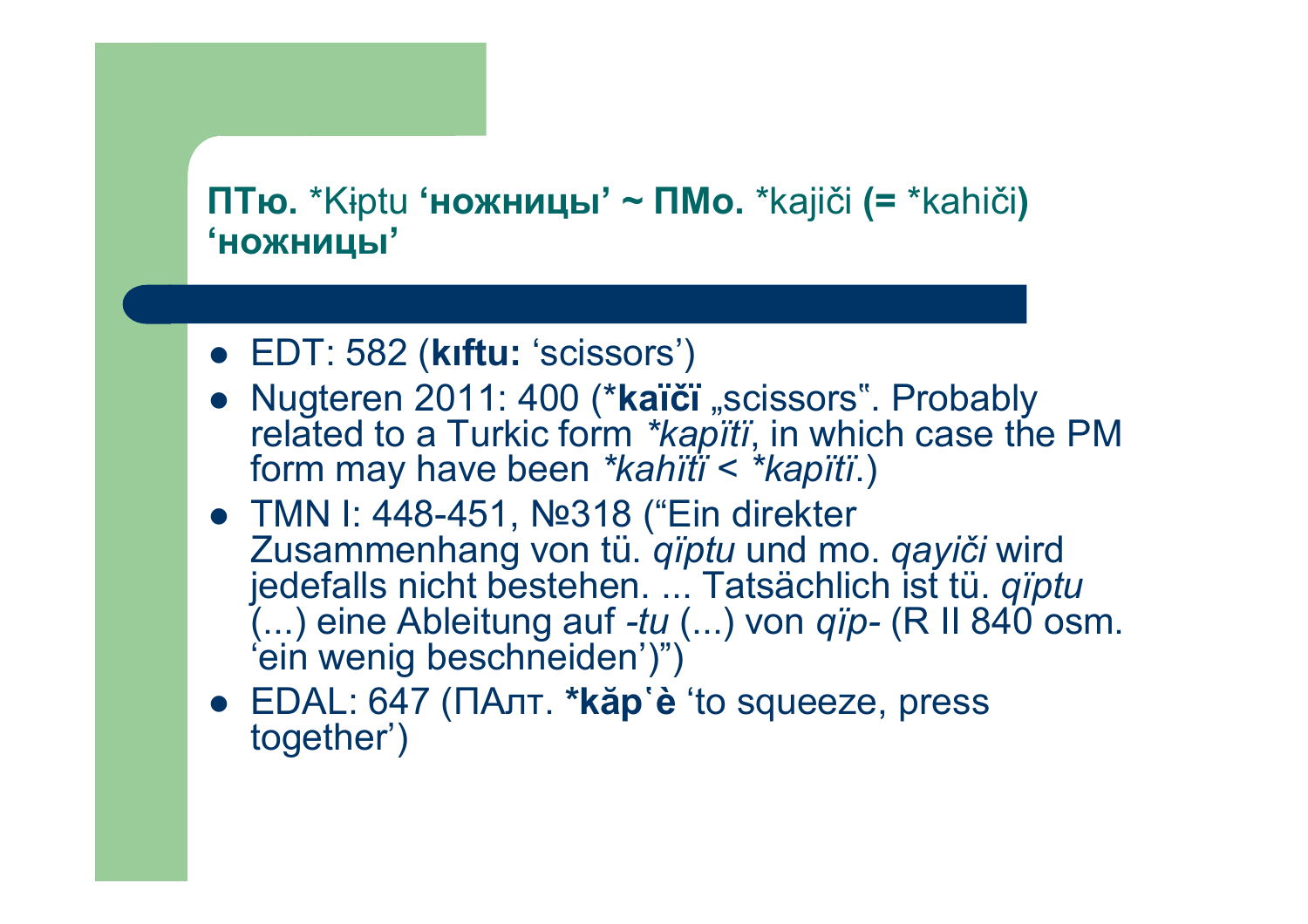# ? ПТю. \*Kis(i)rak 'яловая кобыла' ~ ПМо. \*kasirag 'трехлетняя корова, телка'

- EDT: 668-669 (kisra:k Dim. f. of kisir; originally 'a young mare which has not foaled', later, more generally, 'a mare'.)
- TMN III: 476, №1491 (монгольская форма не упоминается)
- EDAL: 653 (ПАлт. \*kaserV ( ~ k'-) 'young cow, heifer')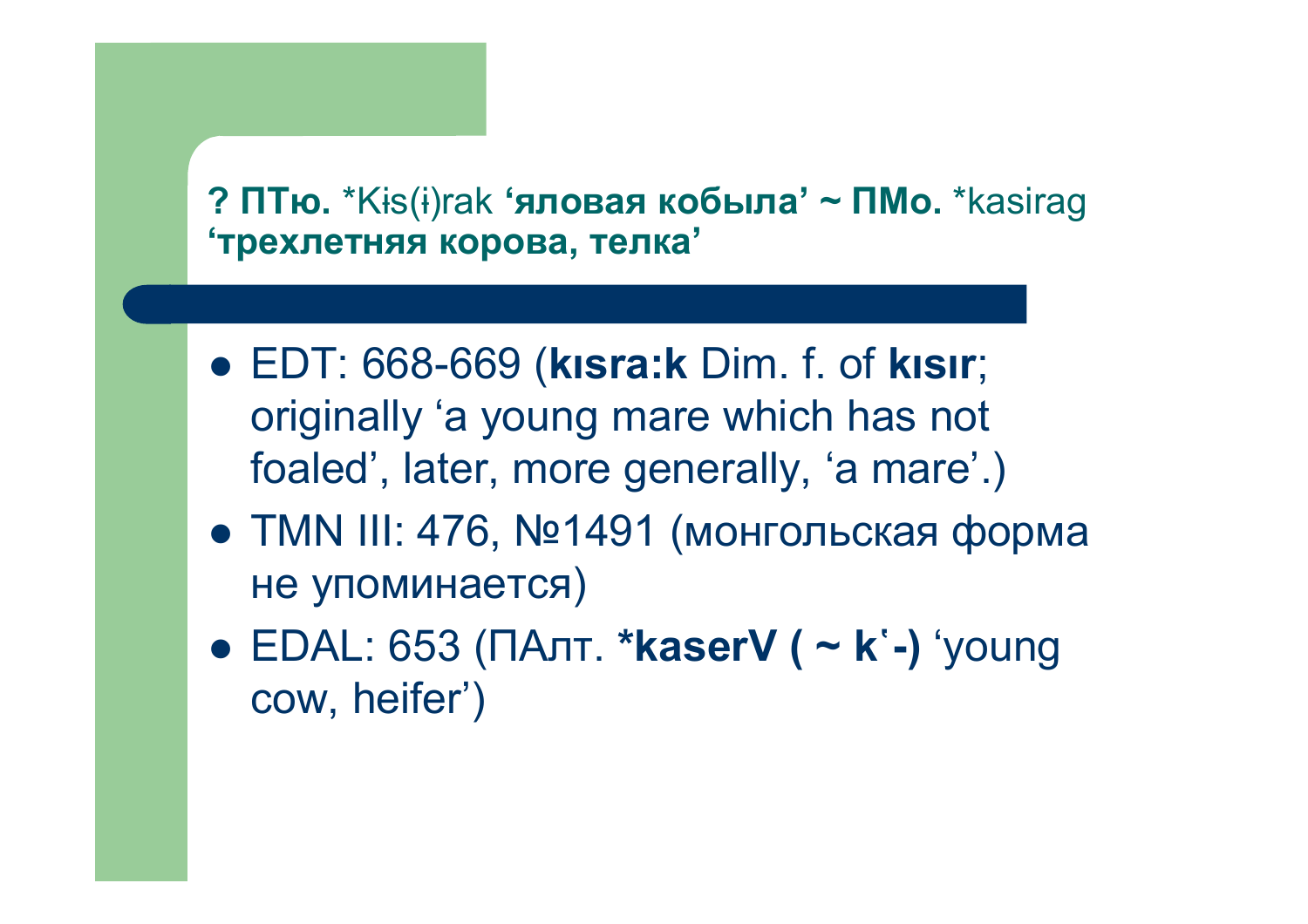## ПТю. \*Atif 'орошаемое поле, межа' ~ ПМо. \*(h)atar 'необработанная земля'

- EDT: 73 (atiz survives meaning 'a small field' and the like in SE Türki atiz... Became a First Period I.-w. in Mong. as atar 'uncultivated ground'. Xak. XI atiz ... 'any strip of land between two dykes' Kas. I 54.)
- EDAL: 1127 (ПАлт. \*p'át'à 'uncultivated land, field')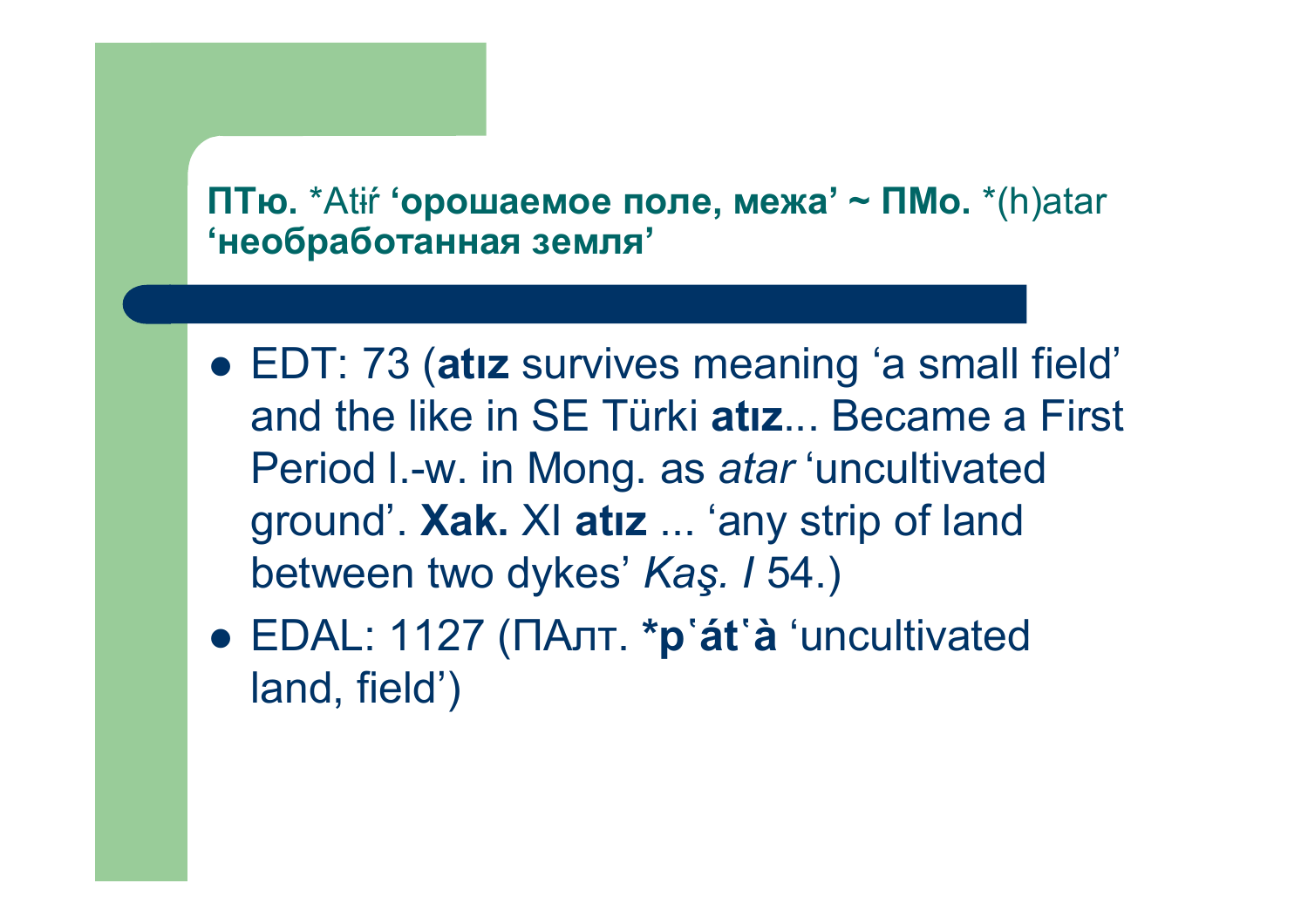# **ПТю.** \*jAgɨr **'нагнёт от седла' ~ ПМо.** \*dahari **'нагнёт от седла'**

- EDT: 905 (**yağır** (**ḏ-**) 'a saddle-gall'; a First Period l. w. in Mong. w. the same meaning, *da'ari* (Haenisch 30)/*dağari* (Kow. 1582))
- Nugteren 2011: 309 (\*daari "saddle gall, sore on an animal"s back". Agricultural term related to Turkic *\*yagïr* "id".)
- EDAL: 457-458, 1007 (тюркское слово возводится к ПАлт. **\*ńĕka ( ~ -o, -u)** 'place on the back of an animal' , монгольское – к ПАлт. **\*dagV** 'shoulder bone, back')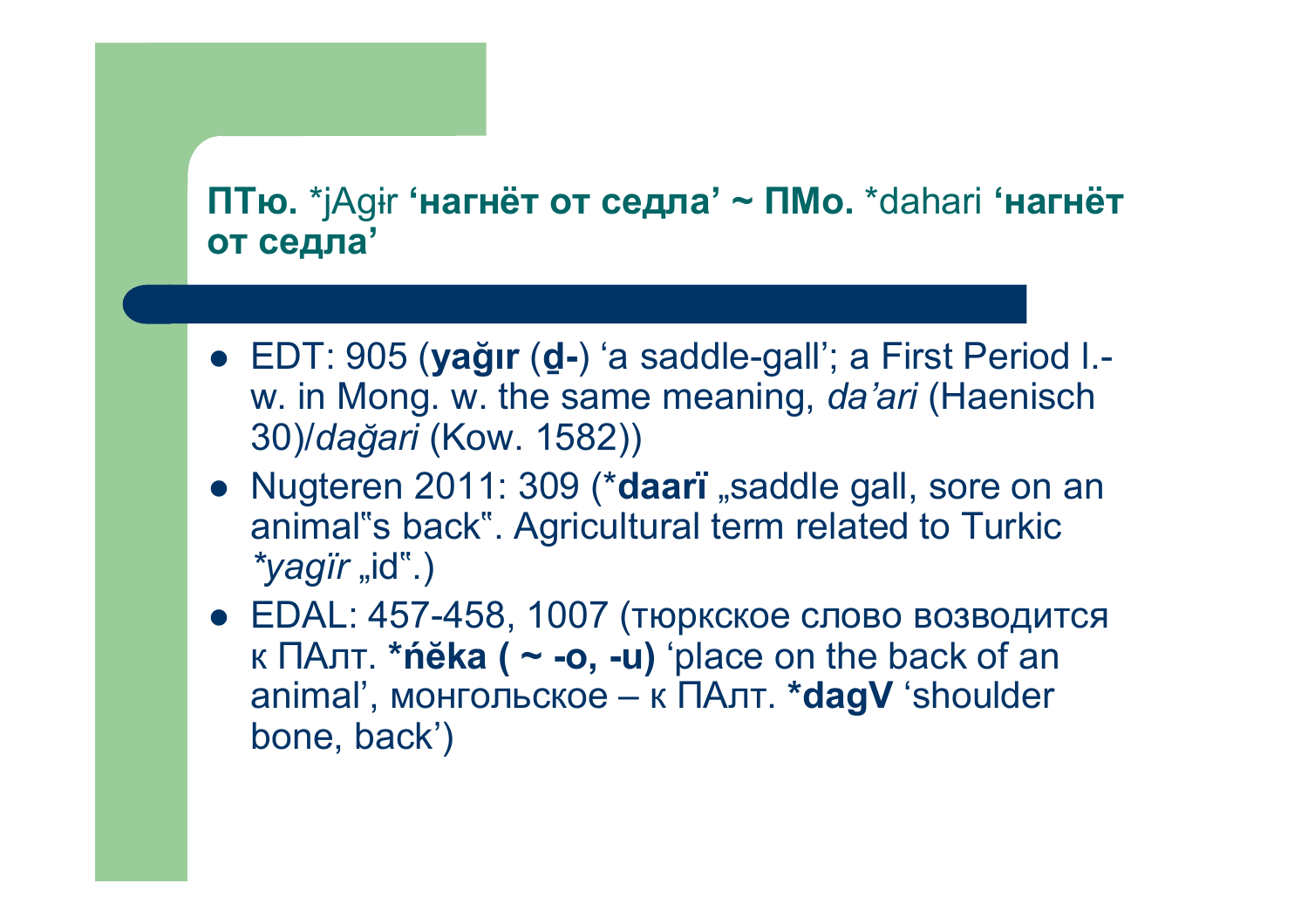## **ПТю.** \*ạguŕ **'молозиво' ~ ПМо.** \*uhurag **'молозиво'**

- EDT: 98 (**ağuj/ağuz** 'biestings, colostrum, the first milk produced after parturition'; *Kaş.*'s preference for **ağuj**, not noted elsewhere, is inexplicable.)
- Nugteren 2011: 536 (\*uurag "biestings, colostrum". ... An agricultural term related to CT *\*aguz* "id", to which an element -Ak was added (cf. Yak *uohax*). In view of the Turkic cognate the Mongolic form may stem from earlier (PM) *\*aɣurag*. However, the *\*a* of the Turkic form is not found in any Mongolic form.)
- TMN II: 80-81, №501 ("Die mo. Schreibung *uγuraġ* dürfte zwei Tatsachen zu verdanken sein: (1) daß sowohl *\*uγu* wie auch *\*aγu* in der mo. Aussprache all der zitierten Dokumente genau gleich, nämlich *ū* ausgesprochen wird (...), (2) daß hier eine volksetymologische Angleichung an das bekannte mo. Wort *uγu-* 'trinken' (später *u'u-*, *ū-*) vorliegt. Wir dürfen daher vielleicht eine ursprünglische mo. Form *\*aγuraġ* ansetzen, diese wohl ← tü. *\*aγuřaq*, s. oben. Dies ist einer der Beweise dafür, daß die urtü. Lww. im Mo. wohl bolgar. Ursprungs sind (die frühtü. dagegen altes Gemeintü.)."
- EDAL: 277 (ПАлт. **\*aguŕV** 'colostrum')]